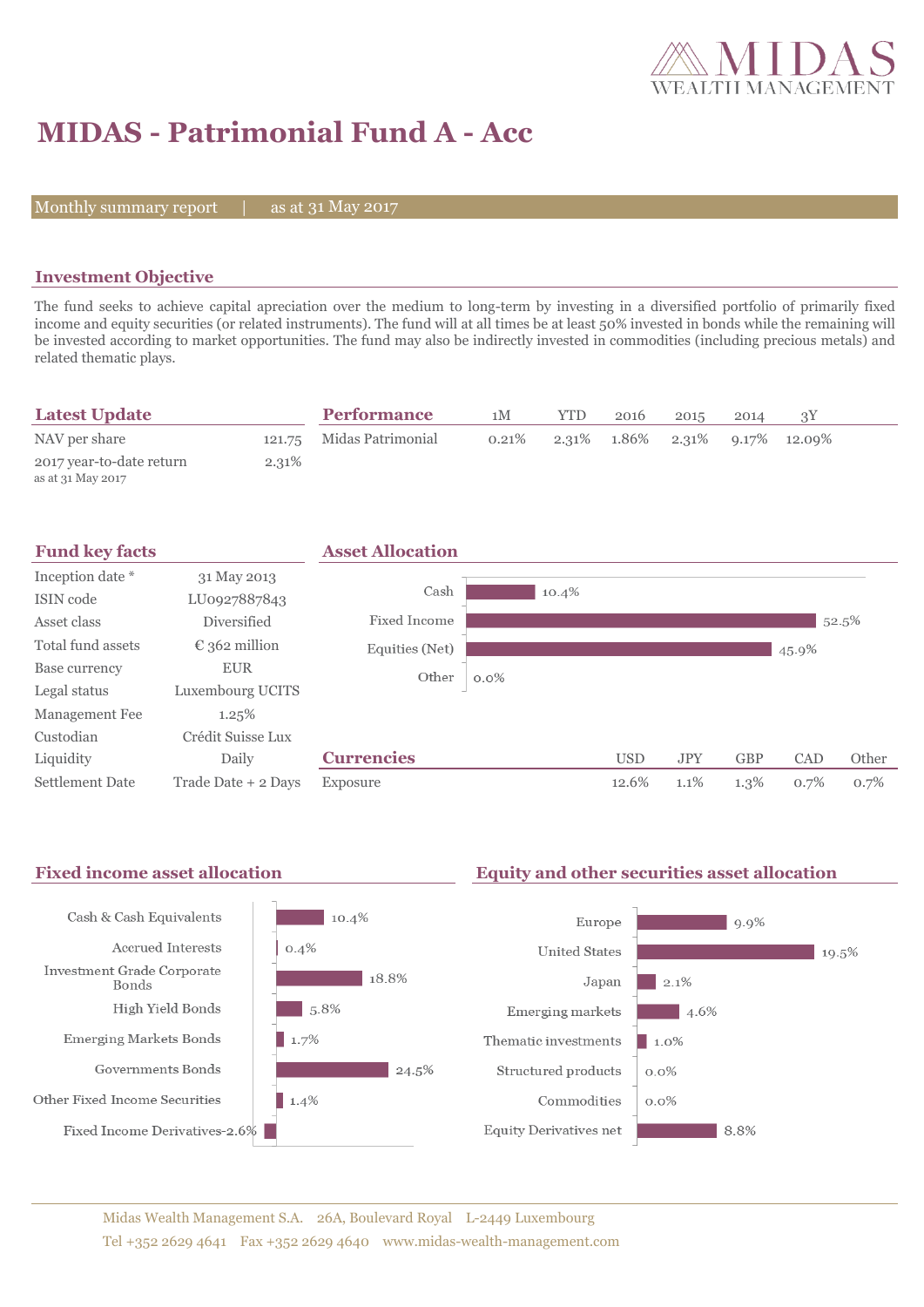

## **MIDAS - Patrimonial Fund A - Acc**

Monthly summary report | as at 31 May 2017

| Top 10 fixed income holdings           | <b>YTM</b> | Rating     | Weight  | <b>Fixed income rating breakdown</b> |
|----------------------------------------|------------|------------|---------|--------------------------------------|
| SPANISH GOV'T: SPGB 0 3/4 07/30/21     | $0.1\%$    | $BBB+$     | 6.3%    |                                      |
| DEUTSCHLAND REP: DBR o 08/15/26        | $0.2\%$    | AAA        | $5.4\%$ | 10.7%<br><b>AAA</b>                  |
| BTPS: BTPS 0.05 10/15/19               | 0.1%       | <b>BBB</b> | $3.6\%$ | AA<br>6.1%                           |
| BTPS: BTPS 0.35 11/01/21               | $0.7\%$    | <b>BBB</b> | $3.6\%$ | $\mathbf{A}$<br>0.6%                 |
| FRANCE O.A.T.: FRTR 0 1/2 05/25/25     | 0.4%       | AA         | $3.1\%$ | <b>BBB</b><br>50.6%                  |
| PRYSMIAN SPA: PRYIM 2 1/2 04/11/22     | $1.4\%$    | <b>NR</b>  | $1.5\%$ | <b>BB</b><br>12.4%                   |
| BOLLORE SA : BOLFP 2 01/25/22          | 1.7%       | <b>NR</b>  | $1.4\%$ | B<br>7.5%                            |
| ATF NETHERLANDS : ALATPF 1 1/2 07/15/: | 1.7%       | <b>BBB</b> | $1.4\%$ | <b>CCC</b><br>0.6%                   |
| CNP ASSURANCES : CNPFP 17/8 10/20/22   | $1.0\%$    | $BBB+$     | $1.4\%$ |                                      |
| EUROFINS SCIEN : ERFFP 2 1/4 01/27/22  | $1.4\%$    | <b>NR</b>  | $1.3\%$ | <b>NR</b><br>$11.5\%$                |

| Top 10 equity holdings                                                              | Sector                                          | Weight               | <b>Equity sector breakdown</b>                             |                                        |  |
|-------------------------------------------------------------------------------------|-------------------------------------------------|----------------------|------------------------------------------------------------|----------------------------------------|--|
| <b>ALTICE NV -A</b>                                                                 | <b>Consumer Discretionary</b>                   | 0.7%                 | <b>Consumer Discretionary</b>                              | 12.0%                                  |  |
| <b>ALPHABET INC-CLA</b>                                                             | <b>Information Technology</b>                   | 0.7%                 | Consumer Staples                                           | 9.7%                                   |  |
| <b>ING GROEP NV-CVA</b>                                                             | Financials                                      | 0.7%                 | Energy                                                     | $9.3\%$                                |  |
| <b>BANK OF AMERICA CORP</b>                                                         | Financials                                      | 0.7%                 | Financials                                                 | 17.2%                                  |  |
| <b>CHECK POINT SOFTWARE TECH</b>                                                    | <b>Information Technology</b>                   | 0.6%                 | Health Care                                                | 13.6%                                  |  |
| <b>RAYTHEON COMPANY</b>                                                             | Industrials                                     | 0.6%                 | Information Technology                                     | $17.0\%$                               |  |
| <b>PROCTER &amp; GAMBLE</b>                                                         | <b>Consumer Staples</b>                         | 0.6%                 | Industrials                                                | 10.7%                                  |  |
|                                                                                     |                                                 |                      |                                                            |                                        |  |
|                                                                                     |                                                 |                      |                                                            |                                        |  |
|                                                                                     |                                                 |                      |                                                            |                                        |  |
| <b>JPMORGAN CHASE &amp; CO</b><br><b>JOHNSON &amp; JOHNSON</b><br><b>PFIZER INC</b> | Financials<br>Health Care<br><b>Health Care</b> | 0.6%<br>0.6%<br>0.6% | Materials<br>Telecommunication<br>Utilities<br>Real Estate | 4.7%<br>$\Box$ 2.3%<br>$1.4\%$<br>2.0% |  |

## **Top 5 funds and other holdings**

| Nordea Stable Emerging Markets Equity   | $2.7\%$ |
|-----------------------------------------|---------|
| Amundi ETF TOPIX EUR Hedged             | $2.1\%$ |
| iShares MSCI Emerging Markets           | $1.9\%$ |
| Robeco US Select Opportunities Equities | $1.5\%$ |
| <b>MM</b> Convertible Europe            | 1.4%    |